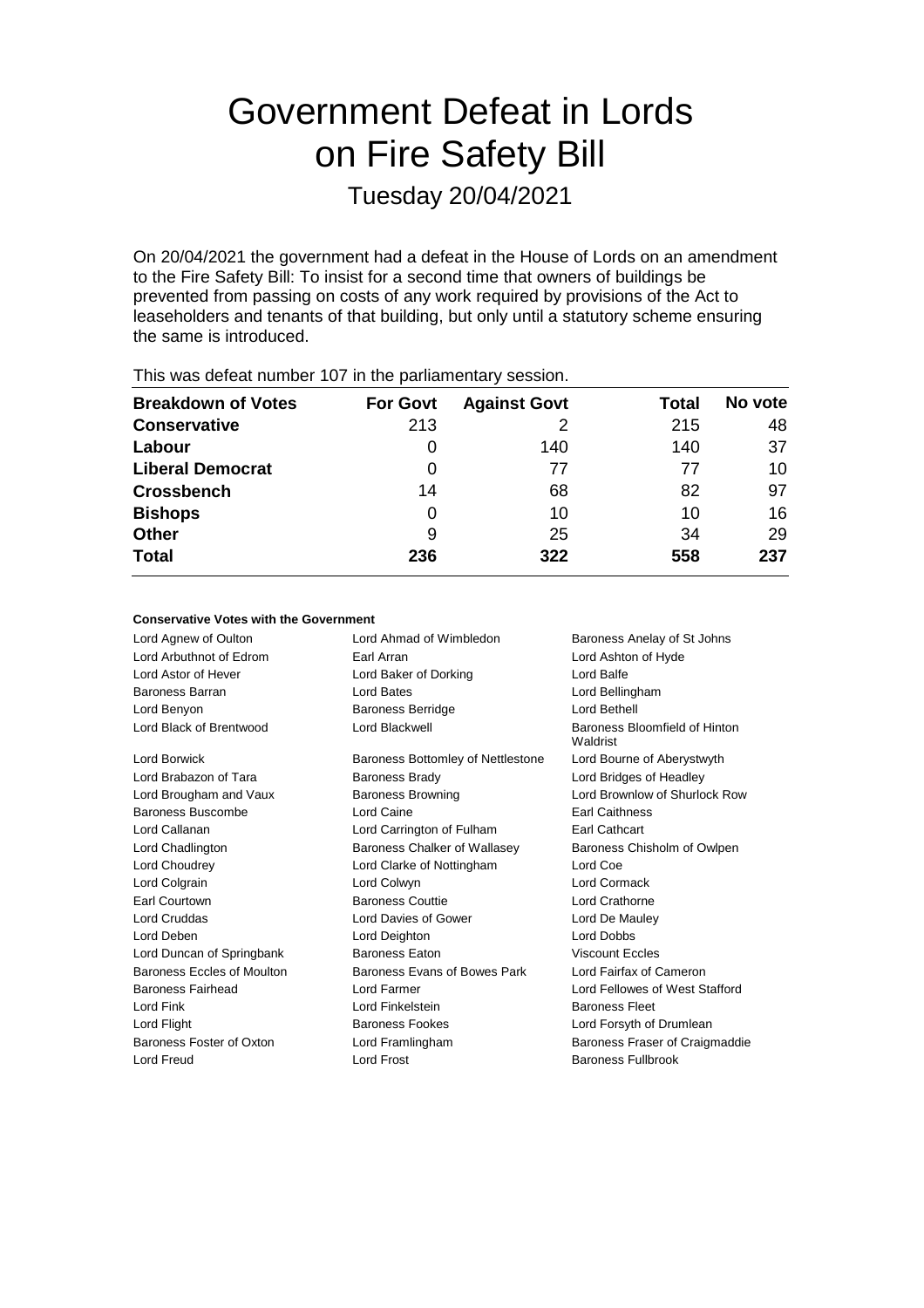Lord Geddes **Lord Genarthur** Lord Godson<br>
Lord Godson Lord Goldsmith of Richmond Park Lord Goodlad Lord Grade of Yarmouth Lord Greenhalgh Lord Griffiths of Fforestfach Lord Grimstone of Boscobel Viscount Hailsham Lord Hamilton of Epsom Lord Hammond of Runnymede Lord Hannan of Kingsclere Lord Harris of Peckham Lord Haselhurst **Lord Hayward** Lord Hayward **Baroness Helic** Lord Henley Lord Herbert of South Downs Lord Hill of Oareford Baroness Hodgson of Abinger Lord Holmes of Richmond Baroness Hooper Lord Horam **Earl Howe** Earl Howe Lord Howell of Guildford Lord Hunt of Wirral Lord James of Blackheath Baroness Jenkin of Kennington Lord Johnson of Marylebone Lord Jopling Lord Kamall Lord Keen of Elie Lord King of Bridgwater Lord Kirkham Lord Lamont of Lerwick Lord Lancaster of Kimbolton Lord Lang of Monkton Lord Leigh of Hurley **Lord Lord Lexden** Lord Lord Lord Lilley Earl Lindsay Lord Lingfield Lord Livingston of Parkhead Marquess of Lothian **Lord Lord Lucas** Lord Lucas **Lord Mackay of Clashfern** Lord Mancroft Baroness Manzoor Lord Marland Lord Marlesford **Lord McColl of Dulwich** Baroness McGregor-Smith Lord McInnes of Kilwinning Baroness McIntosh of Pickering Lord McLoughlin Baroness Meyer **Baroness Mone** Baroness Mone **Duke of Montrose** Baroness Morgan of Cotes **Baroness Morris of Bolton** Baroness Morrissey Lord Moylan Lord Moynihan Lord Nash Baroness Neville-Jones **Baroness Neville-Rolfe** Baroness Newlove Baroness Nicholson of Winterbourne Baroness Noakes Lord Northbrook Lord Norton of Louth Lord O'Shaughnessy Lord Parkinson of Whitley Bay Lord Patten Baroness Penn Lord Pickles Baroness Pidding **Communist Communist Communist Communist Communist Communist Communist Communist Communist Communist Communist Communist Communist Communist Communist Communist Communist Communist Communist Communist Comm** Lord Rana **Lord Ranger Lord Ranger Baroness Rawlings** Lord Reay Baroness Redfern Lord Renfrew of Kaimsthorn Lord Ribeiro Viscount Ridley Lord Risby Lord Robathan Baroness Rock Lord Rotherwick Lord Sarfraz **Lord Sassoon** Baroness Sater Baroness Scott of Bybrook Baroness Seccombe Lord Selkirk of Douglas Baroness Shackleton of Belgravia Lord Sharpe of Epsom Lord Sheikh Baroness Shephard of Northwold Baroness Shields Lord Shinkwin Earl Shrewsbury **Example 20** Lord Smith of Hindhead Baroness Stedman-Scott Lord Sterling of Plaistow **Lord Strathclyde Baroness Stroud** Baroness Sugg **Lord Suri Lord Suri Lord Swinfen** Lord Taylor of Holbeach **Lord Tebbit** Lord Trefgarne Viscount Trenchard Lord Trimble Lord True Lord Tugendhat Lord Udny-Lister Viscount Ullswater Lord Vaizey of Didcot **Baroness Vere of Norbiton** Baroness Verma Lord Wakeham **Lord Waldegrave of North Hill** Lord Wasserman Lord Wei **Lord Wharton of Yarm** Muslem Lord Whitby Lord Willetts Baroness Williams of Trafford Lord Wolfson of Tredegar Baroness Wyld Lord Young of Cookham Viscount Younger of Leckie

Lord Gardiner of Kimble Baroness Gardner of Parkes Lord Garnier Lord Goldsmith of Richmond Park

# **Conservative Votes against the Government** Lord Blencathra Lord Randall of Uxbridge

# **Labour Votes with the Government**

| <b>Labour Votes against the Government</b> |         |  |  |  |
|--------------------------------------------|---------|--|--|--|
| Baroness Adams of Craigielea               | Lord Ao |  |  |  |
| Lord Alli                                  | Barone  |  |  |  |
| <b>Baroness Andrews</b>                    | Lord Ba |  |  |  |

donis **Baroness Adams** Lord Allen of Kensington ss Amos **Lord Anderson of Swansea** ach **Baroness Andrews Lord Bassam of Brighton**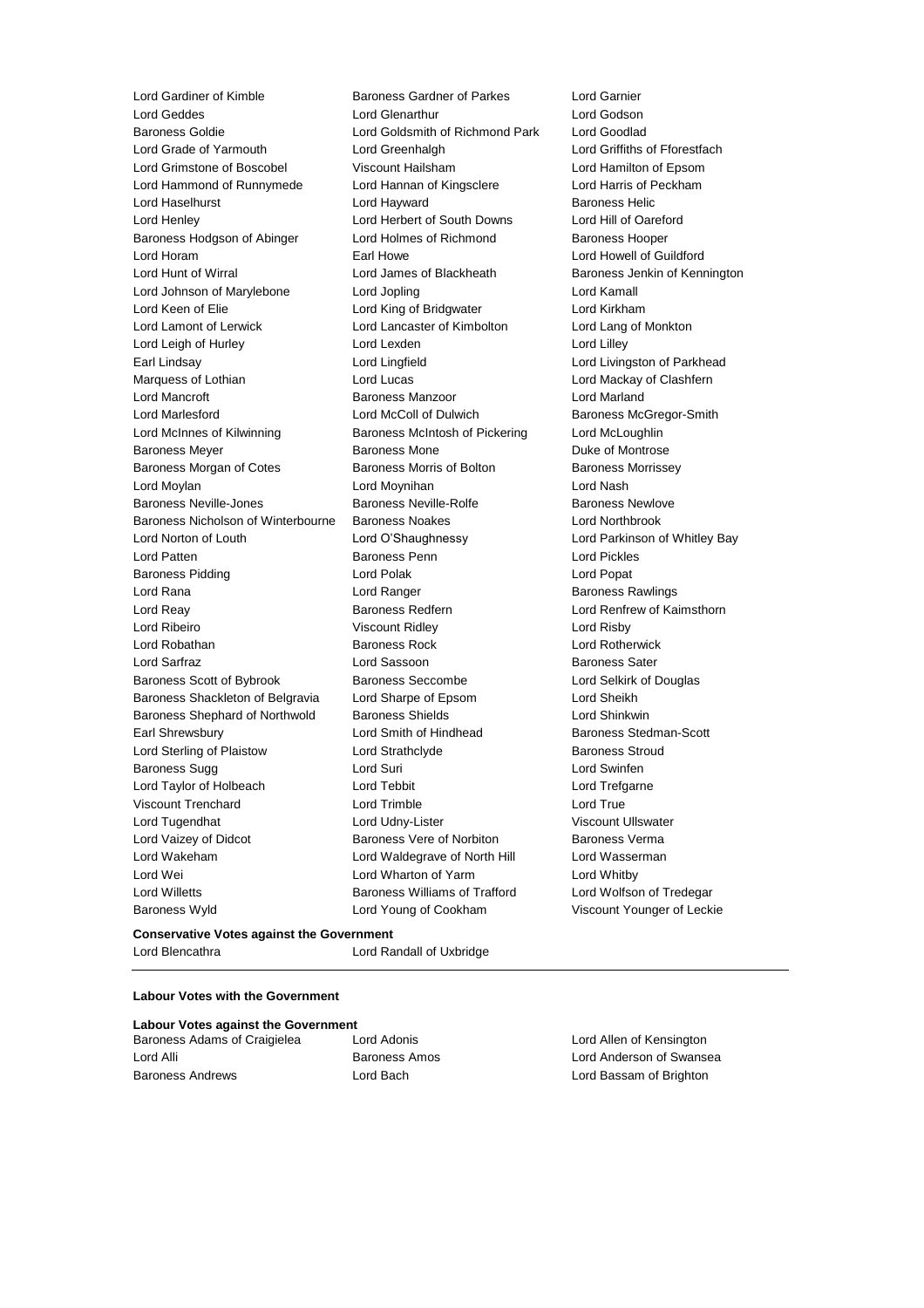Lord Beecham **Baroness Billingham** Baroness Blake of Leeds Baroness Blower Lord Blunkett Lord Boateng Lord Bradley Lord Brooke of Alverthorpe Lord Browne of Ladyton Baroness Bryan of Partick Lord Campbell-Savours Lord Carter of Coles Baroness Chakrabarti **Viscount Chandos** Baroness Chapman of Darlington Lord Clark of Windermere Baroness Clark of Kilwinning Lord Coaker Baroness Cohen of Pimlico **Lord Collins of Highbury** Baroness Corston Baroness Crawley Lord Davidson of Glen Clova Lord Davies of Brixton Lord Davies of Stamford **Lord Davies of Oldham** Baroness Donaghy Lord Donoughue **Baroness Drake** Lord Dubs Lord Eatwell **Lord Elder** Lord Elder **Lord Example 2016** Lord Evans of Watford Lord Faulkner of Worcester Lord Filkin Lord Foulkes of Cumnock Baroness Gale **Baroness Golding** Lord Giddens **Baroness Golding** Lord Goldsmith Baroness Goudie Lord Grantchester Lord Griffiths of Burry Port Lord Grocott Lord Hain Viscount Hanworth Lord Harris of Haringey Lord Haskel Lord Haworth **Baroness Hayman of Ullock** Baroness Hayter of Kentish Town Baroness Healy of Primrose Hill Lord Hendy Contract Report Baroness Henig Baroness Hilton of Eggardon Lord Hollick Lord Howarth of Newport Lord Hunt of Kings Heath **Baroness Jay of Paddington** Baroness Jones of Whitchurch Lord Jones Lord Jordan Lord Kennedy of Southwark Baroness Kennedy of The Shaws Lord Kestenbaum Lord Cord Khan of Burnley Lord Knight of Weymouth Baroness Lawrence of Clarendon Lord Leitch Lord Lennie **Lord Levy** Lord Levy **Baroness Liddell of Coatdyke** Lord Liddle **Lord Lipsey** Lord Lipsey **Baroness Lister of Burtersett** Lord MacKenzie of Culkein Baroness Mallalieu Baroness Massey of Darwen Lord Maxton Lord McAvoy Lord McConnell of Glenscorrodale Baroness McDonagh Baroness McIntosh of Hudnall Lord McKenzie of Luton Lord McNicol of West Kilbride Lord Mendelsohn Baroness Merron Lord Monks Lord Morris of Aberavon Baroness Morris of Yardley Lord Murphy of Torfaen Baroness Nye Baroness Osamor Lord Parekh Baroness Pitkeathley Lord Ponsonby of Shulbrede Lord Prescott **Baroness Primarolo** Lord Puttnam Baroness Quin **Baroness Ramsay of Cartvale** Baroness Rebuck Lord Rooker Lord Rosser Lord Rowlands Lord Sawyer **Baroness Sherlock** Lord Sikka Viscount Simon **Baroness Smith of Gilmorehill** Baroness Smith of Basildon Lord Snape Lord Stevenson of Balmacara Baroness Taylor of Bolton Baroness Thornton **Lord Touhig Lord Triesman** Lord Triesman Lord Tunnicliffe **Lord Turnberg Lord Baroness Warwick of Undercliffe** Lord Watson of Invergowrie **Lord Watts Baroness Wheeler** Baroness Whitaker **Lord Whitty Example 20** Baroness Wilcox of Newport Lord Wills **Lord Wood of Anfield** Lord Woodley Baroness Young of Old Scone Lord Young of Norwood Green

#### **Liberal Democrat Votes with the Government**

#### **Liberal Democrat Votes against the Government**

| Lord Addington                                | Lord Alderdice                     | Lord Allan of Hallam           |
|-----------------------------------------------|------------------------------------|--------------------------------|
| Baroness Bakewell of Hardington<br>Mandeville | <b>Baroness Barker</b>             | Lord Beith                     |
| Baroness Benjamin                             | Baroness Bonham-Carter of Yarnbury | Baroness Bowles of Berkhamsted |
| Lord Bradshaw                                 | <b>Baroness Brinton</b>            | Lord Campbell of Pittenweem    |
| Lord Chidgey                                  | Lord Clement-Jones                 | Lord Dholakia                  |
| <b>Baroness Doocey</b>                        | <b>Baroness Featherstone</b>       | Lord Foster of Bath            |
| Baroness Garden of Frognal                    | Lord German                        | Earl Glasgow                   |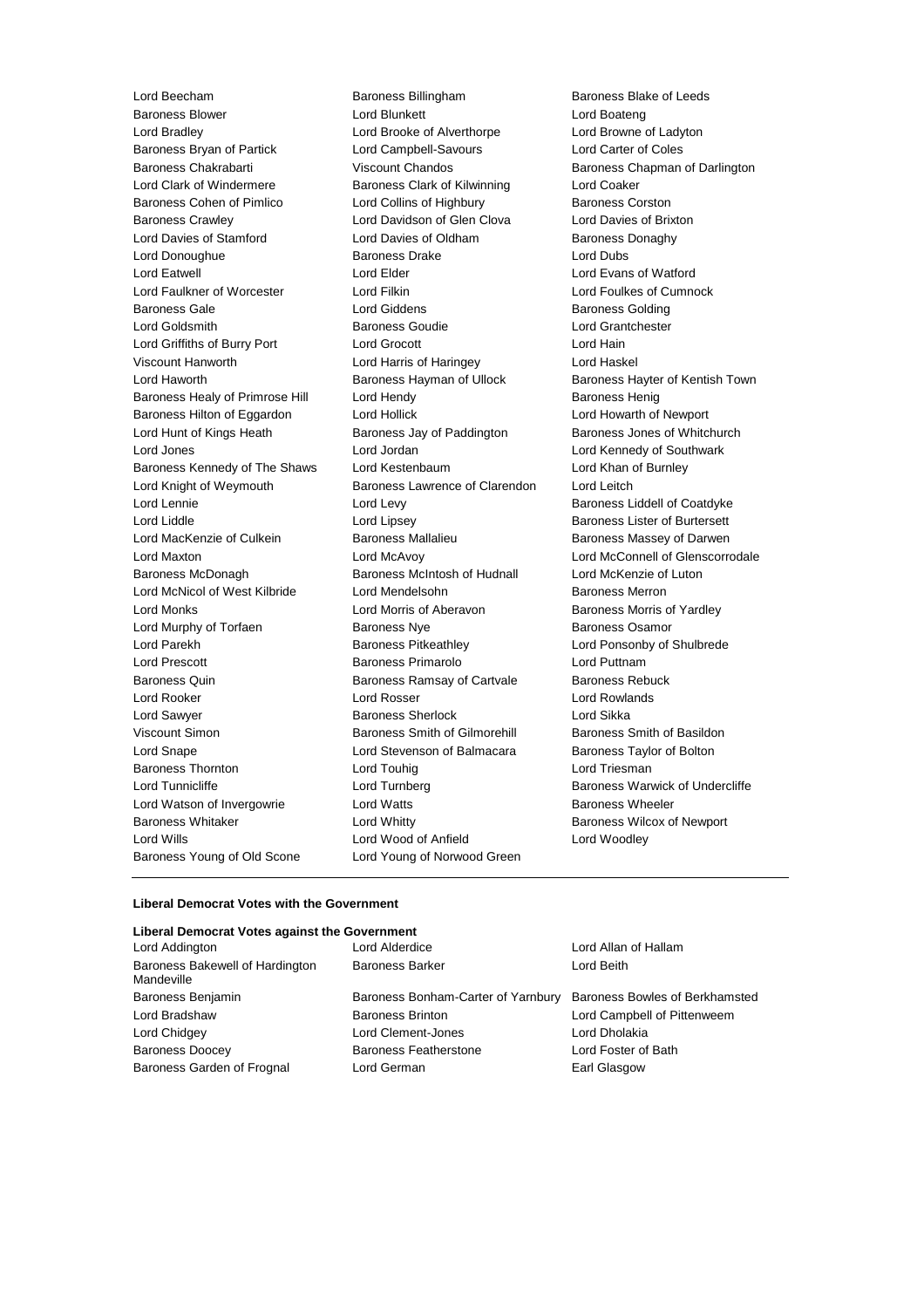| Lord Goddard of Stockport           | Baroness Grender               | Baroness Hamw          |
|-------------------------------------|--------------------------------|------------------------|
| Baroness Harris of Richmond         | <b>Baroness Humphreys</b>      | Lord Hussain           |
| <b>Baroness Hussein-Ece</b>         | Baroness Janke                 | Baroness Jolly         |
| Lord Jones of Cheltenham            | <b>Baroness Kramer</b>         | Lord Lee of Traft      |
| <b>Baroness Ludford</b>             | Lord Marks of Henley-on-Thames | Lord McNally           |
| Baroness Miller of Chilthorne Domer | Lord Newby                     | <b>Baroness Northo</b> |
| Lord Oates                          | Lord Paddick                   | Lord Palmer of C       |
| <b>Baroness Parminter</b>           | <b>Baroness Pinnock</b>        | Lord Purvis of Ty      |
| Baroness Randerson                  | Lord Razzall                   | Lord Redesdale         |
| Lord Rennard                        | Lord Roberts of Llandudno      | <b>Baroness Scott</b>  |
| Lord Scriven                        | Lord Sharkey                   | <b>Baroness Sheeh</b>  |
| Lord Shipley                        | Baroness Smith of Newnham      | Lord Stephen           |
| Lord Stoneham of Droxford           | Lord Storey                    | Lord Strasburge        |
| <b>Lord Stunell</b>                 | <b>Baroness Suttie</b>         | Lord Taverne           |
| Lord Taylor of Goss Moor            | Lord Teverson                  | <b>Baroness Thoma</b>  |
| Lord Thomas of Gresford             | <b>Baroness Thornhill</b>      | <b>Viscount Thurso</b> |
| Lord Tope                           | Lord Tyler                     | <b>Baroness Tyler</b>  |
| Lord Verjee                         | Lord Wallace of Saltaire       | Baroness Walm          |
| Lord Willis of Knaresborough        | Lord Wrigglesworth             |                        |

- Baroness Grender **Baroness Hamwee** Baroness Humphreys **Example Baroness Humphreys** Lord Hussain Baroness Janke Baroness Jolly Baroness Kramer Lord Lee of Trafford Lord Marks of Henley-on-Thames Lord McNally Lord Newby **Baroness Northover** Lord Paddick **Lord Palmer of Childs Hill** Baroness Pinnock Lord Purvis of Tweed Lord Sharkey **Baroness** Sheehan Baroness Smith of Newnham Lord Stephen Lord Storey **Lord Strasburger** Baroness Suttie Lord Taverne Lord Teverson **Example 20** Baroness Thomas of Winchester Baroness Thornhill Viscount Thurso Lord Tyler **Contract Contract Contract Contract Contract Contract Contract Contract Contract Contract Contract Contract Contract Contract Contract Contract Contract Contract Contract Contract Contract Contract Contract Con** Lord Wallace of Saltaire **Baroness Walmsley** Lord Wrigglesworth
- Lord Roberts of Llandudno Baroness Scott of Needham Market

# **Crossbench Votes with the Government**

Lord Stevens of Kirkwhelpington Lord Stirrup

Earl Courtenay of Devon Lord Craig of Radley Earl Erroll **Baroness Hogg Lord Kakkar** Lord Laming Lord Macpherson of Earl's Court Lord Mawson Baroness Murphy **Communist Communist Communist Communist Communist Communist Communist Communist Communist Communist Communist Communist Communist Communist Communist Communist Communist Communist Communist Communist Commu** 

# **Crossbench Votes against the Government**

Lord Anderson of Ipswich Lord Berkeley of Knighton Lord Best Lord Broers **Example 2** Viscount Brookeborough Baroness Brown of Cambridge Lord Brown of Eaton-under-Heywood Baroness Bull **Lord Butler Conditional Butler of Brockwell** Lord Cameron of Dillington Baroness Campbell of Surbiton Lord Carey of Clifton Lord Chartres Earl Clancarty Lord Collins of Mapesbury Viscount Colville of Culross **Baroness Coussins** Viscount Craigavon Lord Cromwell Lord Dannatt Baroness Deech Baroness D'Souza **Lord Etherton** Lord Etherton Baroness Finlay of Llandaff Lord Freyberg Lord Geidt Lord Green of Deddington Baroness Greengross **Lord Greenway Baroness Grey-Thompson** Lord Hannay of Chiswick **Lord Harries of Pentregarth** Baroness Hayman Lord Hogan-Howe Baroness Hollins Lord Hope of Craighead Lord Houghton of Richmond Baroness Hunt of Bethnal Green Lord Janvrin Lord Kerr of Kinlochard Baroness Kidron Lord Kilclooney Lord Loomba Lord Low of Dalston Earl Lytton Baroness Manningham-Buller Baroness Masham of Ilton Baroness Meacher Baroness Morgan of Drefelin Baroness Neuberger Baroness O'Loan Lord Pannick Lord Ravensdale Lord Russell of Liverpool Earl Sandwich Lord Singh of Wimbledon Lord Smith of Kelvin Duke of Somerset **Lord St John of Bletso** Baroness Stern Lord Walker of Aldringham Baroness Watkins of Tavistock Viscount Waverley Baroness Wheatcroft **Baroness Young of Hornsey** 

Lord Aberdare **Lord Adebowale** Lord Adebowale **Lord Alton of Liverpool** 

**Bishop Votes with the Government**